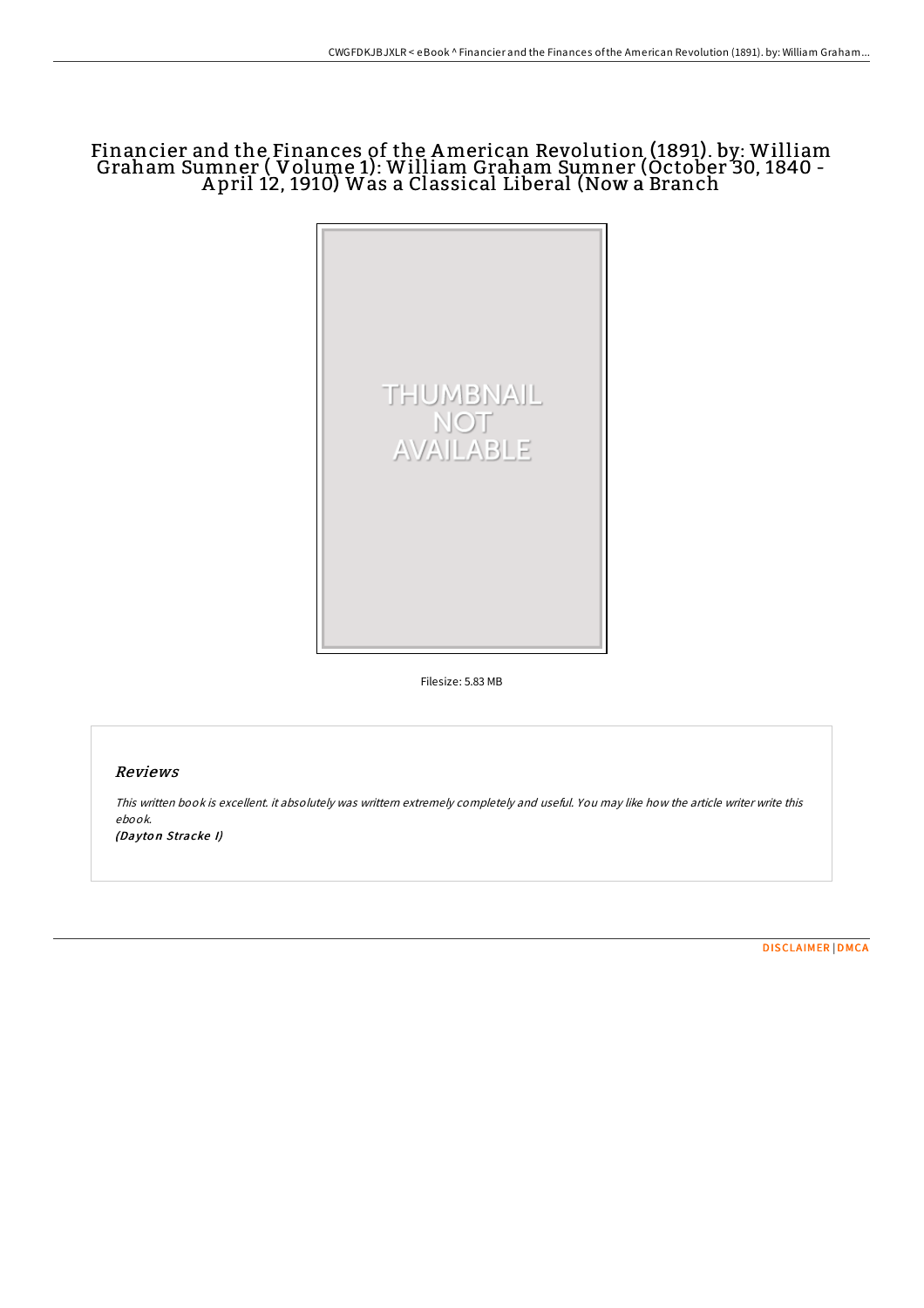#### FINANCIER AND THE FINANCES OF THE AMERICAN REVOLUTION (1891). BY: WILLIAM GRAHAM SUMNER ( VOLUME 1): WILLIAM GRAHAM SUMNER (OCTOBER 30, 1840 - APRIL 12, 1910) WAS A CLASSICAL LIBERAL (NOW A BRANCH



To get Financier and the Finances of the American Revolution (1891). by: William Graham Sumner (Volume 1): William Graham Sumner (October 30, 1840 - April 12, 1910) Was a Classical Liberal (Now a Branch PDF, remember to follow the link listed below and save the document or have accessibility to other information which might be highly relevant to FINANCIER AND THE FINANCES OF THE AMERICAN REVOLUTION (1891). BY: WILLIAM GRAHAM SUMNER ( VOLUME 1): WILLIAM GRAHAM SUMNER (OCTOBER 30, 1840 - APRIL 12, 1910) WAS A CLASSICAL LIBERAL (NOW A BRANCH book.

Createspace Independent Publishing Platform, 2017. Paperback. Condition: New. Language: English . Brand New Book \*\*\*\*\* Print on Demand \*\*\*\*\*.William Graham Sumner (October 30, 1840 - April 12, 1910) was a classical liberal (now a branch of libertarianism in American political philosophy) American social scientist. He taught social sciences at Yale, where he held the nation s first professorship in sociology. He was one of the most influential teachers at Yale or any major schools. Sumner was a polymath with numerous books and essays on American history, economic history, political theory, sociology, and anthropology. He supported laissez-faire economics, free markets, and the gold standard. He adopted the term ethnocentrism to identify the roots of imperialism, which he strongly opposed. He was a spokesman against imperialism and in favor of the forgotten man of the middle class, a term he coined. He had a long-term influence on conservatism in the United States.Sumner wrote an autobiographical sketch for the fourth of the histories of the Class of 1863 Yale College. In 1925, Rev. Harris E. Starr, class of 1910 Yale Department of Theology, published the first full length biography of Sumner. A second full length biography by Bruce Curtis was published in 1981. Other authors have included biographical information about Sumner as shown by citations in this Biography section.Sumner was born in Paterson, New Jersey, on October 30, 1840. His father, Thomas Sumner, was born in England and immigrated to the United States in 1836. His mother, Sarah Graham, was also born in England. She was brought to the United States in 1825 by her parents. Sumner s mother died when he was eight.In 1841, Sumner s father went prospecting as far west as Ohio, but came back east to New England and settled in Hartford, Connecticut, in about 1845. Sumner wrote about...

A Read [Financie](http://almighty24.tech/financier-and-the-finances-of-the-american-revol.html)r and the Finances of the American Revolution (1891). by: William Graham Sumner (Volume 1): William Graham Sumner (October 30, 1840 - April 12, 1910) Was a Classical Liberal (Now a Branch Online Download PDF [Financie](http://almighty24.tech/financier-and-the-finances-of-the-american-revol.html)r and the Finances of the American Revolution (1891). by: William Graham Sumner ( Volume 1): William Graham Sumner (October 30, 1840 - April 12, 1910) Was a Classical Liberal (Now a Branch